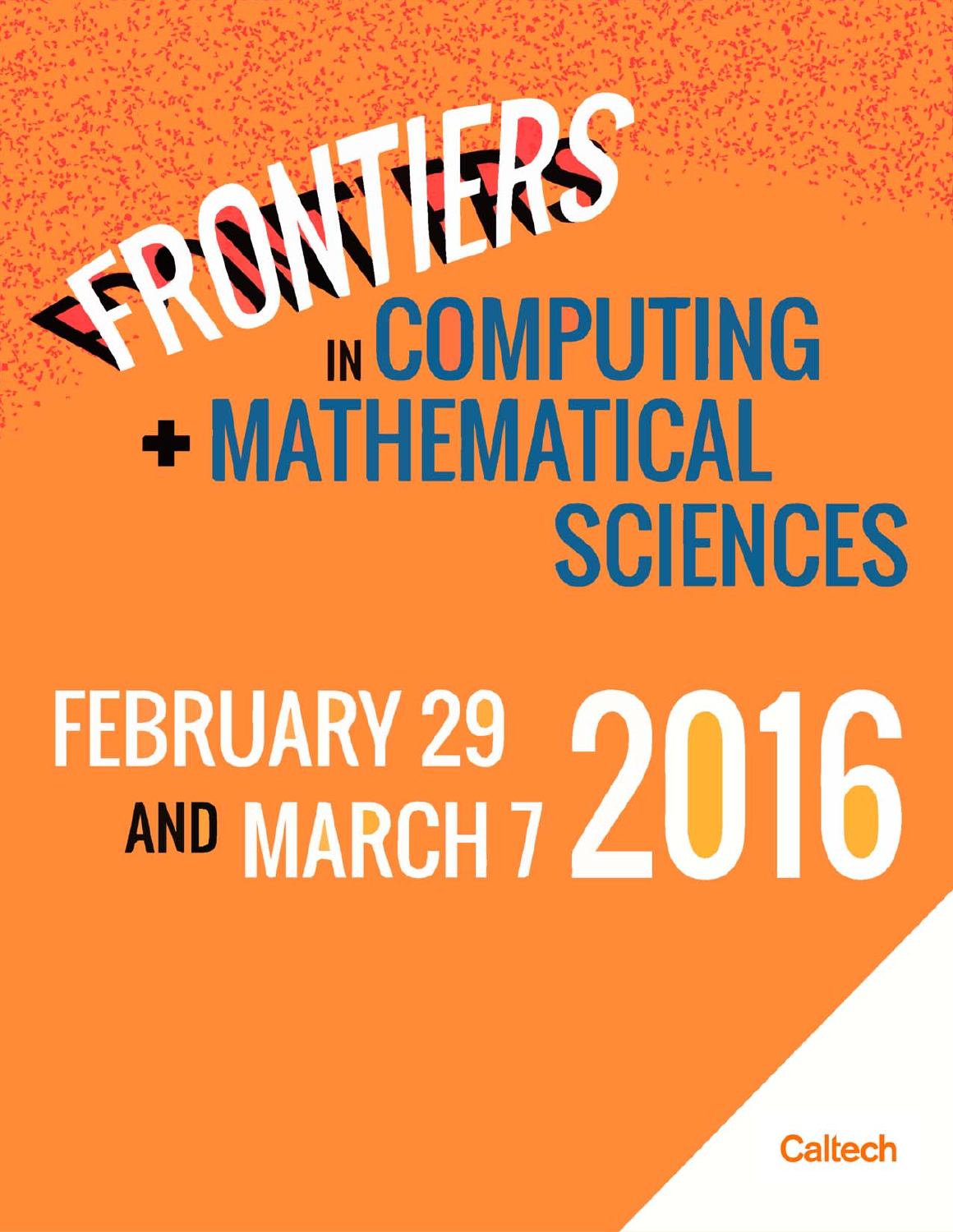

#### ALL TALKS ARE ONE HOUR LONG, AND WILL BE HELD IN ANNENBERG 105. COFFEE BREAKS WILL BE HELD IN THE ANNENBERG LOBBY.

### FEBRUARY 29 MARCH 7

| $9:20$ am          | Introduction                                                                                                     | Joel Tropp<br>Caltech                                   | 9:20am             | Introduction                                                                                                   | Joel Tropp<br>Caltech                      |
|--------------------|------------------------------------------------------------------------------------------------------------------|---------------------------------------------------------|--------------------|----------------------------------------------------------------------------------------------------------------|--------------------------------------------|
| 9:30am             | <b>Fully Verified</b><br>Outsourced<br>Computation                                                               | <b>Bryan Parno</b><br>Microsoft<br>Research             | 9:30am             | <b>From Communication</b><br>to Sensing and<br>Learning: Information<br>Theory at the Heart<br>of Data Science | Hamed Hassani<br>ETH Zürich                |
| 10:30am            | <b>Coffee Break</b>                                                                                              |                                                         | 10:30am            | <b>Coffee Break</b>                                                                                            |                                            |
| 11:00am            | Algorithms as<br><b>Multilinear Tensor</b><br>Equations                                                          | Edgar Solomonik<br>ETH Zürich                           | 11:00am            | <b>Bringing the Machine</b><br>into the Loop of<br>Machine Learning                                            | Azalia Mirhoseini<br><b>UC San Diego</b>   |
| 1:00 <sub>pm</sub> | Less Talking, More<br>Learning:<br>Avoiding<br>Coordination In<br><b>Parallel Machine</b><br>Learning Algorithms | <b>Dimitris</b><br>Papailiopoulos<br><b>UC Berkeley</b> | 1:00 <sub>pm</sub> | Network Analysis:<br>Community<br>Detection and<br><b>Graphon Estimation</b>                                   | Chao Gao<br>Yale                           |
| 2:00 <sub>pm</sub> | <b>Coffee Break</b>                                                                                              |                                                         | 2:00pm             | <b>Coffee Break</b>                                                                                            |                                            |
| 2:30 <sub>pm</sub> | Computation in a<br><b>Strategic World</b>                                                                       | Yang Cai<br><b>McGill University</b>                    | 2:30 <sub>pm</sub> | Learning in Strategic<br>Environments:<br>Theory and Data                                                      | Vasilis Syrgkanis<br>Microsoft<br>Research |
| 3:30 <sub>pm</sub> | <b>Coffee Break</b>                                                                                              |                                                         | 3:30 <sub>pm</sub> | <b>Coffee Break</b>                                                                                            |                                            |
| 4:00pm             | Middleboxes as a<br><b>Cloud Service</b>                                                                         | <b>Justine Sherry</b><br><b>UC Berkeley</b>             | 4:00pm             | <b>From Compressed</b><br><b>Sensing to Coding</b><br>Theory                                                   | <b>Mary Wootters</b><br>Carnegie Mellon    |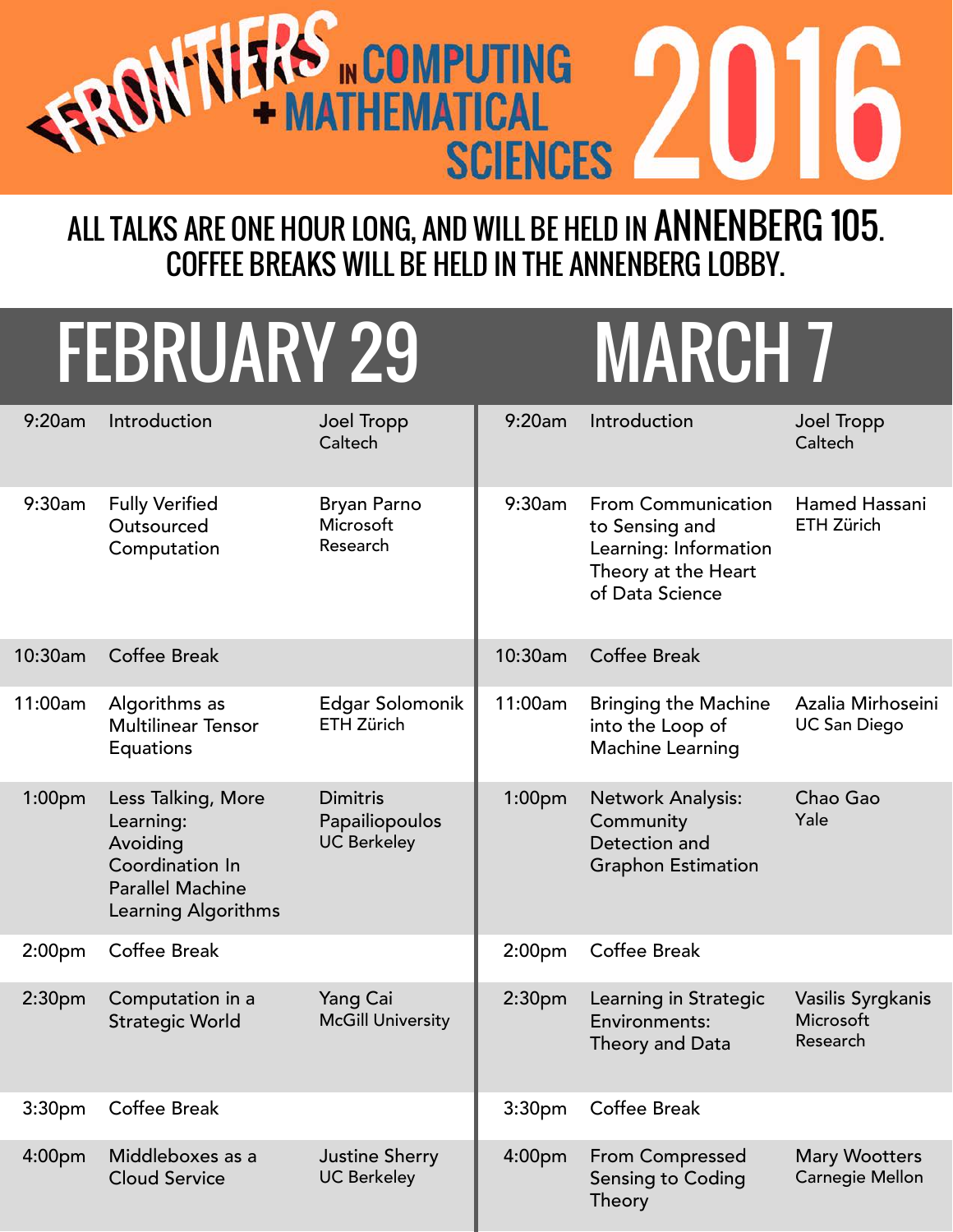#### Computation in a Strategic World

Yang Cai McGill University

Engineering complex systems become even more challenging in the presence of strategic agents whose behavior in the system is guided by their own incentives. Examples include such important applications as the design of road networks, spectrum auctions, and online markets. How does one design a system so that the designer's objective is achieved robustly despite the existence of strategic interactions inside the system?

From an optimization standpoint, this question can be formalized as optimizing an objective function over inputs supplied by strategic agents who have a keen interest in the output of the optimization and may therefore purposefully misreport their inputs to manipulate the output. I will present a computationally efficient transformation that allows optimizing any objective function in the strategic setting by optimizing a perturbed version of the same objective function in the traditional, non-strategic setting. As an application of the transformation, I will provide an algorithmic solution to a central open problem in Economics, generalizing Myerson's celebrated revenueoptimal single-item auction to multi-item settings.

I will overview the combinatorial optimization techniques underlying this result, including computationally efficient variants and generalizations of Border's characterization result. I will also touch upon other work motivated by the study of strategic settings from a computational standpoint, including a multi-player generalization of the min-max theorem, new analysis of the combinatorial clock auction for selling spectrum, and the development of new extreme value theorems.



#### Biography:

*Yang Cai is an assistant professor of Computer Science at McGill University. He received his PhD in computer science from MIT, advised by Costis Daskalakis. He was a postdoctoral researcher in UC Berkeley. Yang's research interests lie in the area of theoretical computer science, in particular algorithmic game theory, applied probability, online algorithms and logic. His Ph.D. thesis was honored with George M. Sprowls dissertation award (honorable mention) and the SIGEcom Dissertation Award (runner-up).*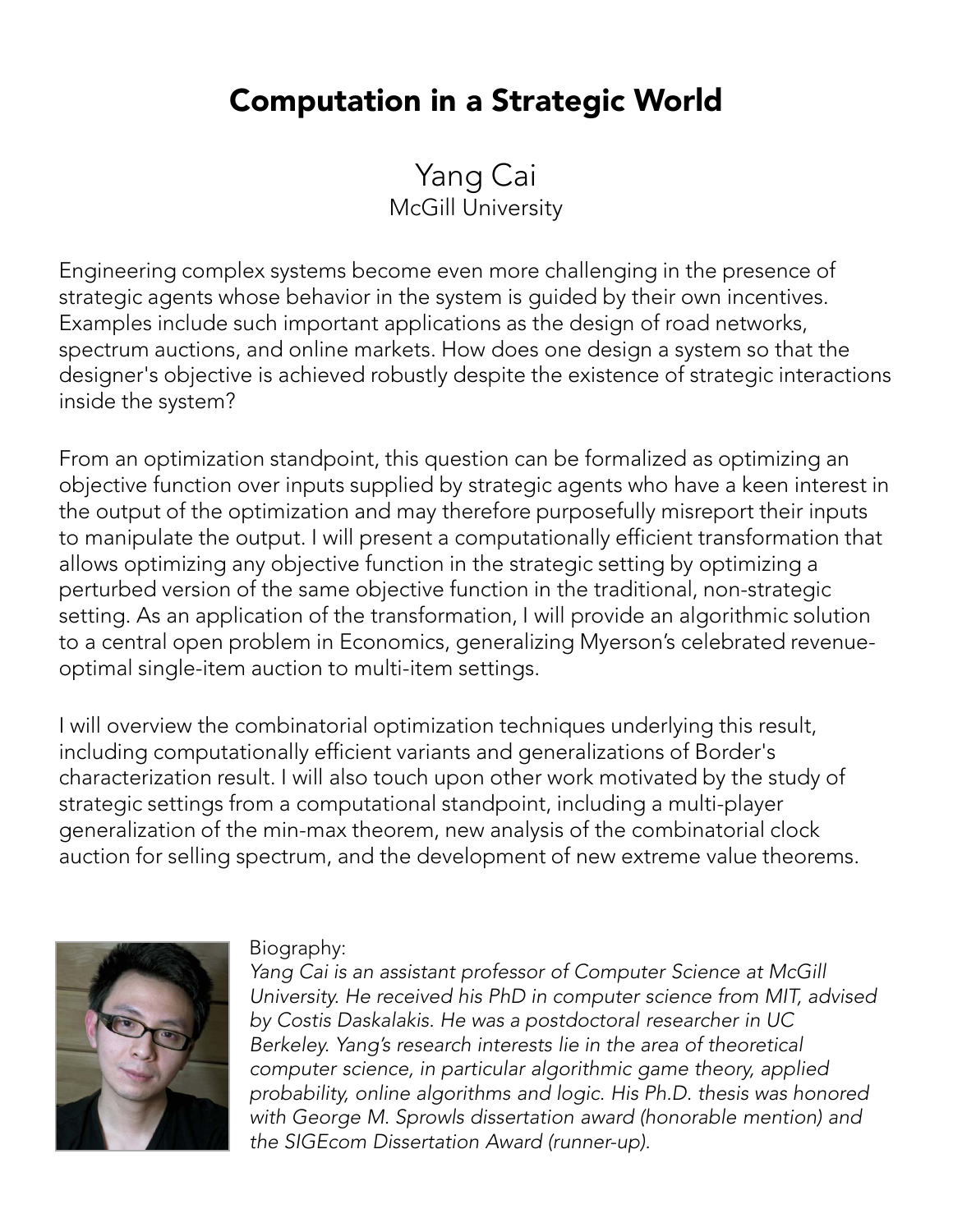#### Network Analysis: Community Detection and Graphon Estimation

Chao Gao Yale University

Network data analysis is an important area in modern statistics. How to do community detection and parameter estimation in provably optimal ways are two key questions in analyzing network data. In this talk, I will present results for both problems. I will first discuss a real data example that motivates the setting of a degree corrected block model. Then I will introduce an efficient two-step polynomial-time algorithm that can achieve the optimal misclassification error for community detection in this setting. The procedure consists of a novel spectral initialization step and a majority voting refinement step. I will then formulate the problem of network parameter estimation as nonparametric graphon estimation, and establish its link to nonparametric regression without observing design. The minimax rate of graphon estimation consists of two parts: the nonparametric part and the clustering part. An interesting implication is that the smoothness of the graphon does not affect the rate once it is greater than 1.



Biography:

*Chao Gao is a 5th-year PhD student in statistics at Yale University. His advisor is Harry Zhou. His research lies in nonparametric and high-dimensional statistics, network analysis, Bayes theory and robust statistics.*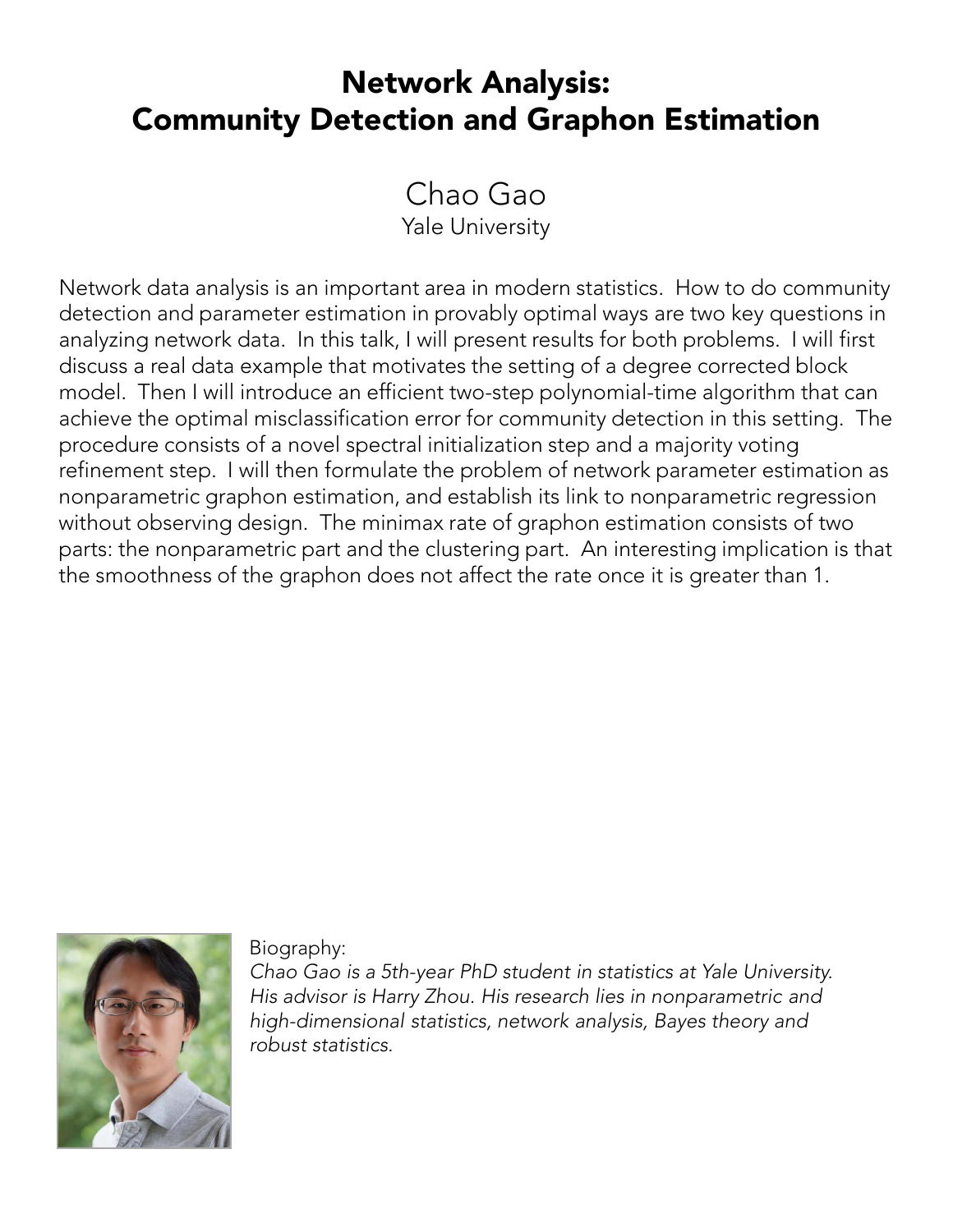#### From Communication to Sensing and Learning: Information Theory at the Heart of Data Science

Hamed Hassani ETH Zürich

We are witnessing a new era of science — ushered in by our ability to collect massive amounts of data and by unprecedented ways to learn about the physical world. Beyond the challenges of storage and communication, there are new frontiers in the acquisition, analysis and exploration of data. In this talk, I will view these frontiers through the lens of information theory. I will argue that information theory lies at the center of data science, offering insights beyond its classical applications. As a concrete example, I will consider the problem of optimal data acquisition, a challenge that arises in active learning, optimal sensing and experimental design. Based on information theoretic foundations, and equipped with tools from submodular optimization theory, I will present a rigorous analysis of the widely-used sequential information maximization policy (also known as the information-gain heuristic). Our analysis establishes conditions under which this policy provably works near-optimally and identifies situations where the policy fails. In the latter case, our framework suggests novel, efficient surrogate objectives and algorithms that outperform classical techniques.



#### Biography:

*Hamed Hassani is a post-doctoral scholar at the Institute for Machine Learning at ETH Zurich. He received a Ph.D. degree in Computer and Communication Sciences from EPFL, Lausanne. Prior to that, he received a B.Sc. degree in Electrical Engineering and a B.Sc. degree in Mathematics from Sharif University of Technology, Tehran. Hamed's fields of interest include machine learning, coding and information theory as well as theory and applications of graphical models. He is the recipient of the 2014 IEEE Information Theory Society Thomas M. Cover Dissertation Award. His coauthored paper at ISIT 2015 received the IEEE Jack Keil Wolf ISIT Student Paper Award.*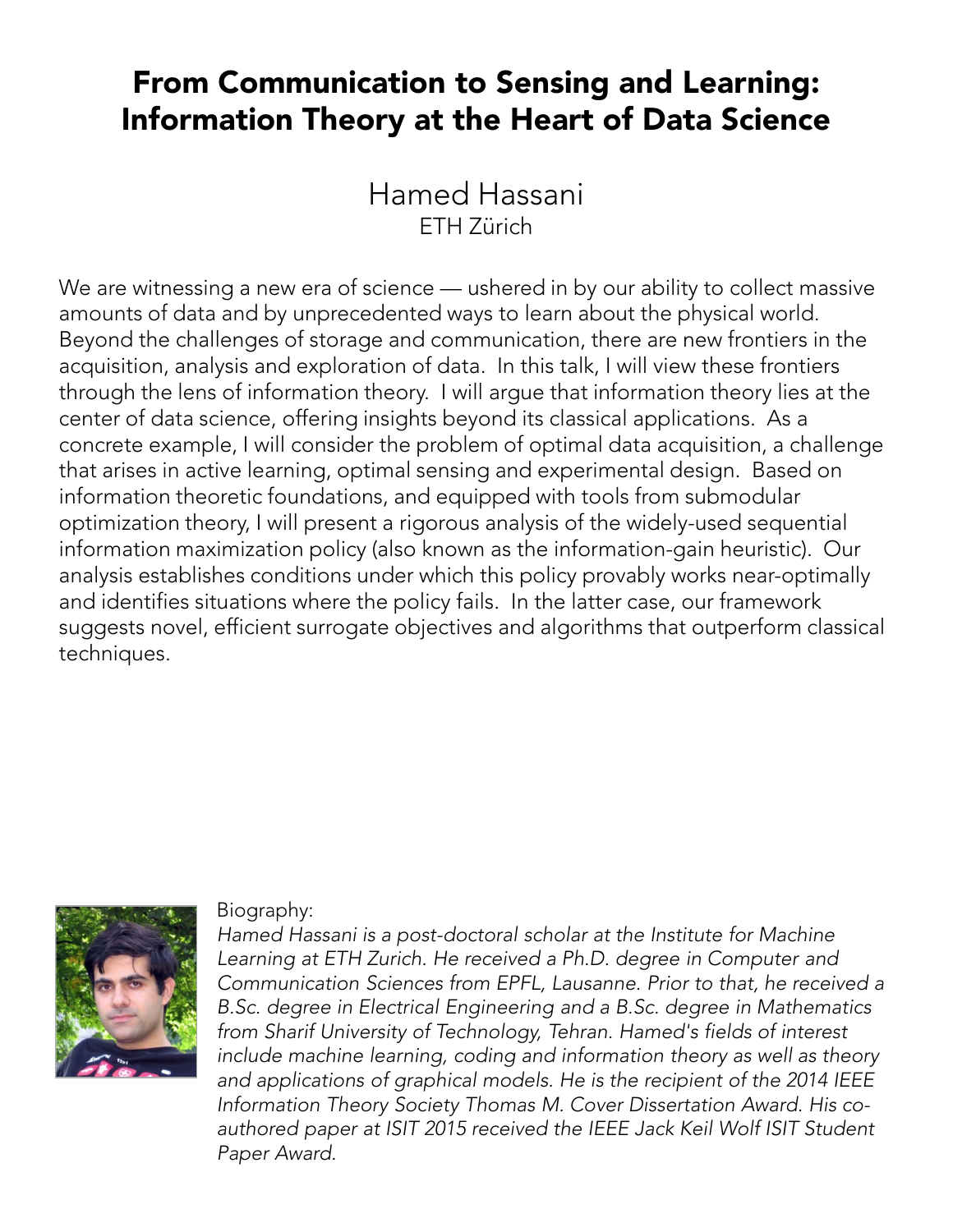#### Bringing the Machine into the Loop of Machine Learning

Azalia Mirhoseini UC San Diego

Contemporary analytical algorithms are often focused on functionality and accuracy with system performance as an afterthought. As their use/scale grows and the computing platforms become diverse, spanning from servers and desktops to smartphones and Internet of Things (IoT) devices, functionality is not just about algorithmic efficiency and accuracy, but also practicality on real-world computing machines. One-size fits all solutions will not meet the physical needs of emerging analytical application scenarios.

In this talk, I will present my research on novel computing frameworks that bring hardware into the loop of designing scalable inference algorithms and learning systems. I will describe how a multi-faceted design that holistically considers the computing domain parameters, namely data, algorithm, and machine, introduces game changing performance gains across the board, including runtime, energy, memory, and network bandwidth. I will then describe my tools which enable automatic end-to-end adoption of the proposed frameworks in a wide range of data inference application scenarios. On the theoretical side, I show how my new solutions reach the target machine's computation/communication bounds. On the practical side, I present customized approaches for a range of algorithms and applications (e.g., penalized regression, classification, and deep neural networks), datasets (e.g., visual and sensing), and machines (e.g., GPU, FPGA, CPU clusters, and heterogeneous architectures). I also demonstrate my approach towards enabling single-pass streaming learning problems. Finally, I discuss how lessons learned in the context of my holistic frameworks can bring new directions in the design of broader analytical scenarios such as privacy preserving and just-in-time computing.



#### Biography:

*Azalia Mirhoseini is a postdoctoral researcher in the department of Electrical and Computer Engineering (ECE) at the University of California, San Diego and Rice University. She received her Ph.D. from Rice University where she worked on algorithms and architectures for performance efficient data analytics. Azalia has received multiple awards, including the best 2015 Ph.D. thesis award at Rice ECE department, gold medal in the national math olympiad in Iran, and fellowships from IBM, Schlumberger, and Microsoft Research.*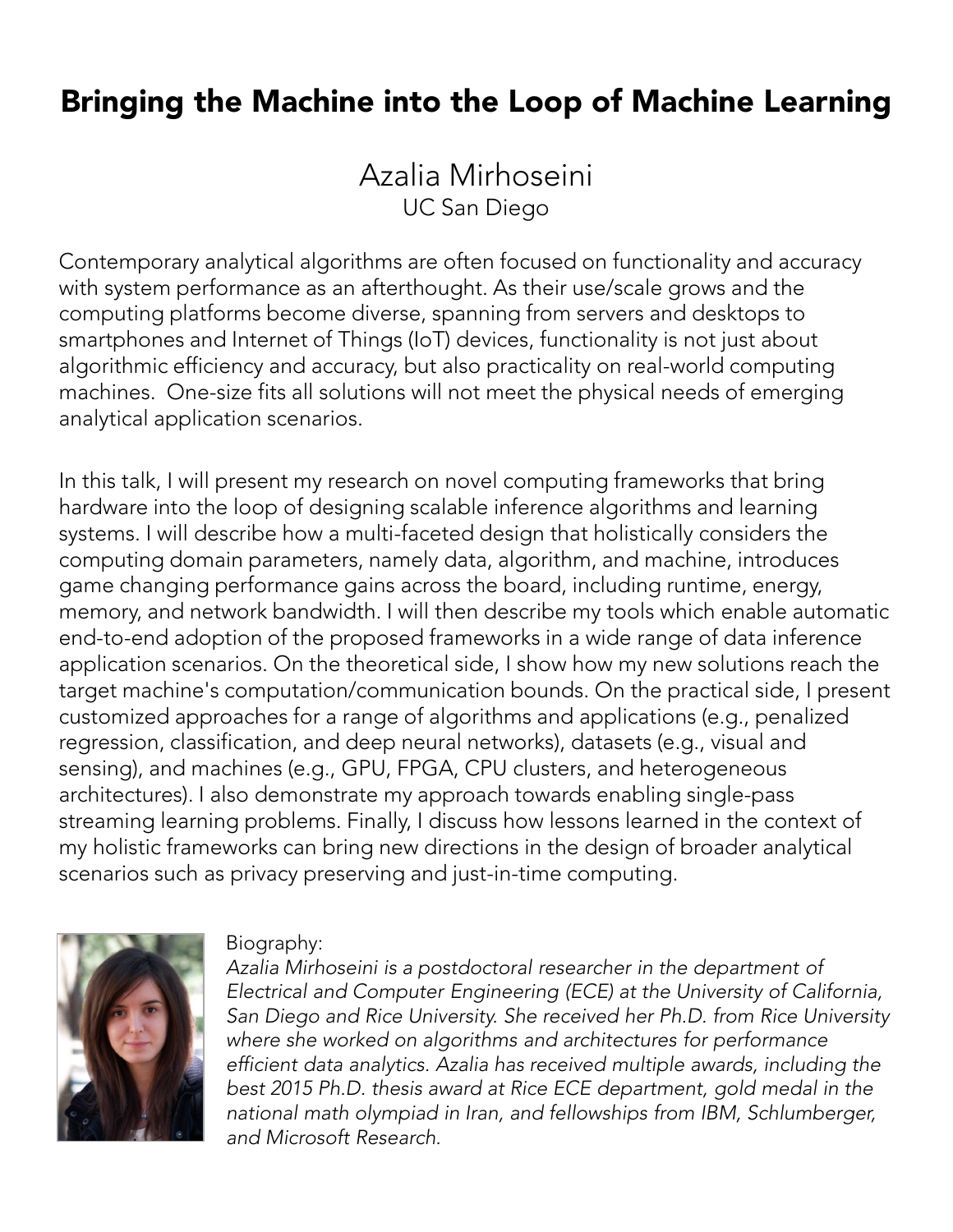#### Less Talking, More Learning: Avoiding Coordination In Parallel Machine Learning Algorithms

#### Dimitris Papailiopoulos UC Berkeley

The recent success of machine learning (ML) in both science and industry has generated an increasing demand to support ML algorithms at scale. In this talk, I will discuss strategies to gracefully scale machine learning on modern parallel computational platforms. A common approach to such scaling is coordination-free parallel algorithms, where individual processors run independently without communication, thus maximizing the time they compute. However, analyzing the performance of these algorithms can be challenging, as they often introduce race conditions and synchronization problems.

In this talk, I will introduce a general methodology for analyzing asynchronous parallel algorithms. The key idea is to model the effects of core asynchrony as noise in the algorithmic input. This allows us to understand the performance of several popular asynchronous machine learning approaches, and to determine when asynchrony effects might overwhelm them. To overcome these effects, I will propose a new framework for parallelizing ML algorithms, where all memory conflicts and race conditions can be completely avoided. I will discuss the implementation of these ideas in practice, and demonstrate that they outperform the state-of-the-art across a large number of ML tasks on gigabyte-scale data sets.



#### Biography:

*Dimitris Papailiopoulos is a postdoctoral researcher in the Department of Electrical Engineering and Computer Sciences at UC Berkeley and a member of the AMPLab. His research interests span machine learning, coding theory, and parallel and distributed algorithms, with a current focus on coordination-free parallel machine learning, large-scale data and graph analytics, and the use of codes to speed up distributed computation. Dimitris completed his Ph.D. in electrical and computer engineering at UT Austin in 2014. At Austin he worked under the supervision of Alex Dimakis. In 2015, he received the IEEE Signal Processing Society, Young Author Best Paper Award.*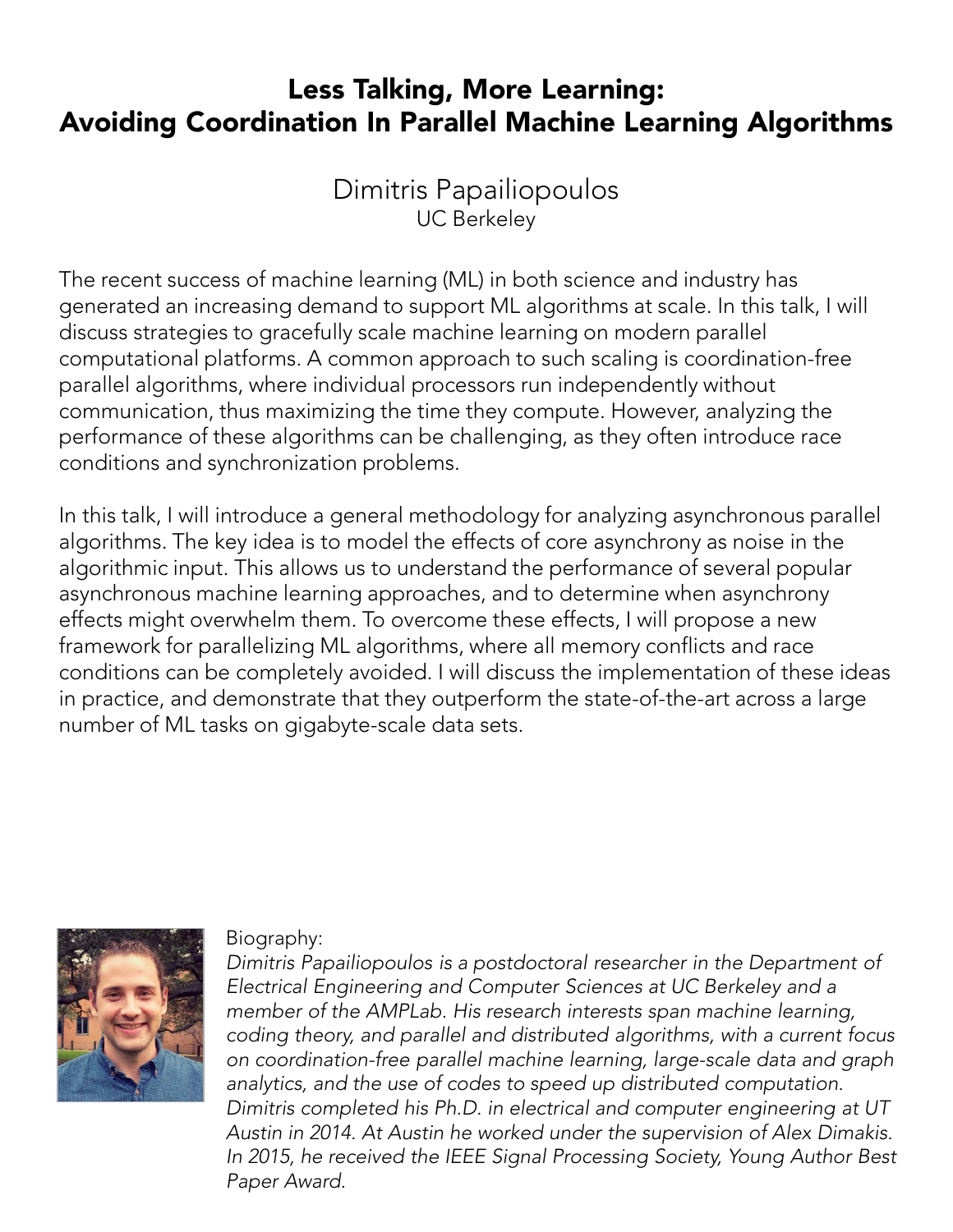#### Fully Verified Outsourced Computation

Bryan Parno Microsoft Research

Frequent headline-grabbing data breaches suggest that current best practices for safeguarding personal data are woefully inadequate. To try to move beyond the cycle of attacks and patches we see today, I design and build systems with formal end-toend guarantees. For example, to provide strong guarantees for outsourced computations, I developed a new cryptographic framework, verifiable computation, which allows clients to outsource general computations to completely untrusted services and efficiently verify the correctness of each returned result. Through improvements to the theory and the underlying systems, we reduced the costs of verification by over twenty orders of magnitude. As a result, verifiable computation is now a thriving research area that has produced several startups, as well as enhancements to the security and privacy of X.509, MapReduce, and Bitcoin.

While verifiable computation provides strong guarantees, even the best cryptographic system is useless if implemented badly, applied incorrectly, or used in a vulnerable system. Thus, I have led a team of researchers and engineers in the Ironclad project, working to expand formal software verification to provide end-to-end guarantees about the security and reliability of complex systems. By creating a set of new tools and methodologies, Ironclad produced the first complete stack of verified-secure software. We also recently developed the first methodology for verifying both the safety and liveness of complex distributed systems implementations. While interesting challenges remain, I expect that verification will fundamentally improve the software that underpins our digital and physical infrastructure.



#### Biography:

*Bryan Parno is a Researcher in the Security and Privacy Group at Microsoft Research. After receiving a Bachelor's degree from Harvard College, he completed his PhD at Carnegie Mellon University, where his dissertation won the 2010 ACM Doctoral Dissertation Award. He formalized and worked to optimize verifiable computation, receiving a Best Paper Award at the IEEE Symposium on Security and Privacy his advances. He coauthored a book on Bootstrapping Trust in Modern Computers, and his work in that area has been incorporated into the latest security enhancements in Intel CPUs. His research into security for new application models was incorporated into Windows and received a Best Paper Awards at the IEEE Symposium on Security and Privacy and the USENIX Symposium on Networked Systems Design and Implementation. He has recently extended his interest in bootstrapping trust to the problem of building practical, formally verified secure systems. His other research interests include user authentication, secure network protocols, and security in constrained environments (e.g., RFID tags, sensor networks, or vehicles).*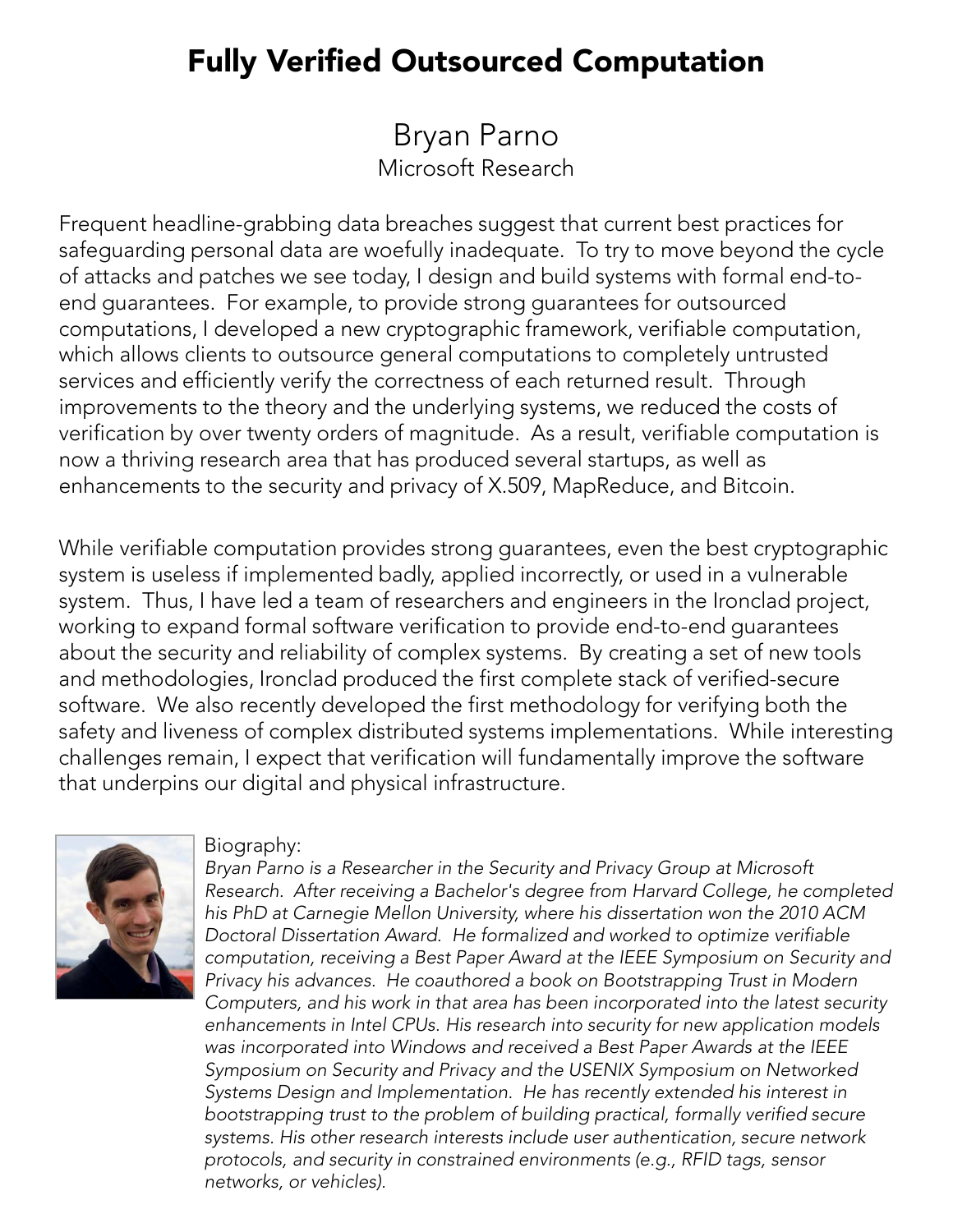#### Middleboxes as a Cloud Service

Justine Sherry UC Berkeley

Today's networks do much more than merely deliver packets. Through the deployment of middleboxes, enterprise networks today provide improved security -- e.g., filtering malicious content -- and performance capabilities -- e.g., caching frequently accessed content. Although middleboxes are deployed widely in enterprises, they bring with them many challenges: they are complicated to manage, expensive, prone to failures, and challenge privacy expectations.

In this talk, we aim to bring the benefits of cloud computing to networking. We argue that middlebox services can be outsourced to cloud providers in a similar fashion to how mail, compute, and storage are today outsourced. We begin by presenting APLOMB, a system that allows enterprises to outsource middlebox processing to a third party cloud or ISP. For enterprise networks, APLOMB can reduce costs, ease management, and provide resources for scalability and failover. For service providers, APLOMB offers new customers and business opportunities, but also presents new challenges. Middleboxes have tighter performance demands than existing cloud services, and hence supporting APLOMB requires redesigning software at the cloud. We re-consider classical cloud challenges including fault-tolerance and privacy, showing how to implement middlebox software solutions with throughput and latency 2-4 orders of magnitude more efficient than general-purpose cloud approaches. Some of the technologies discussed in this talk are presently being adopted by industrial systems used by cloud providers and ISPs.



Biography:

*Justine Sherry is a computer scientist and doctoral candidate at UC Berkeley. Her interests are in computer networking; her work includes middleboxes, networked systems, measurement, cloud computing, and congestion control. Justine's dissertation focuses on new opportunities and challenges arising from the deployment of middleboxes -- such as firewalls and proxies -- as services offered by clouds and ISPs. Justine received her MS from UC Berkeley in 2012, and her BS and BA from the University of Washington in 2010. She is an NSF Graduate Research Fellow, has won paper awards from both USENIX NSDI and ACM SIGCOMM, and is always on the lookout for a great cappuccino.*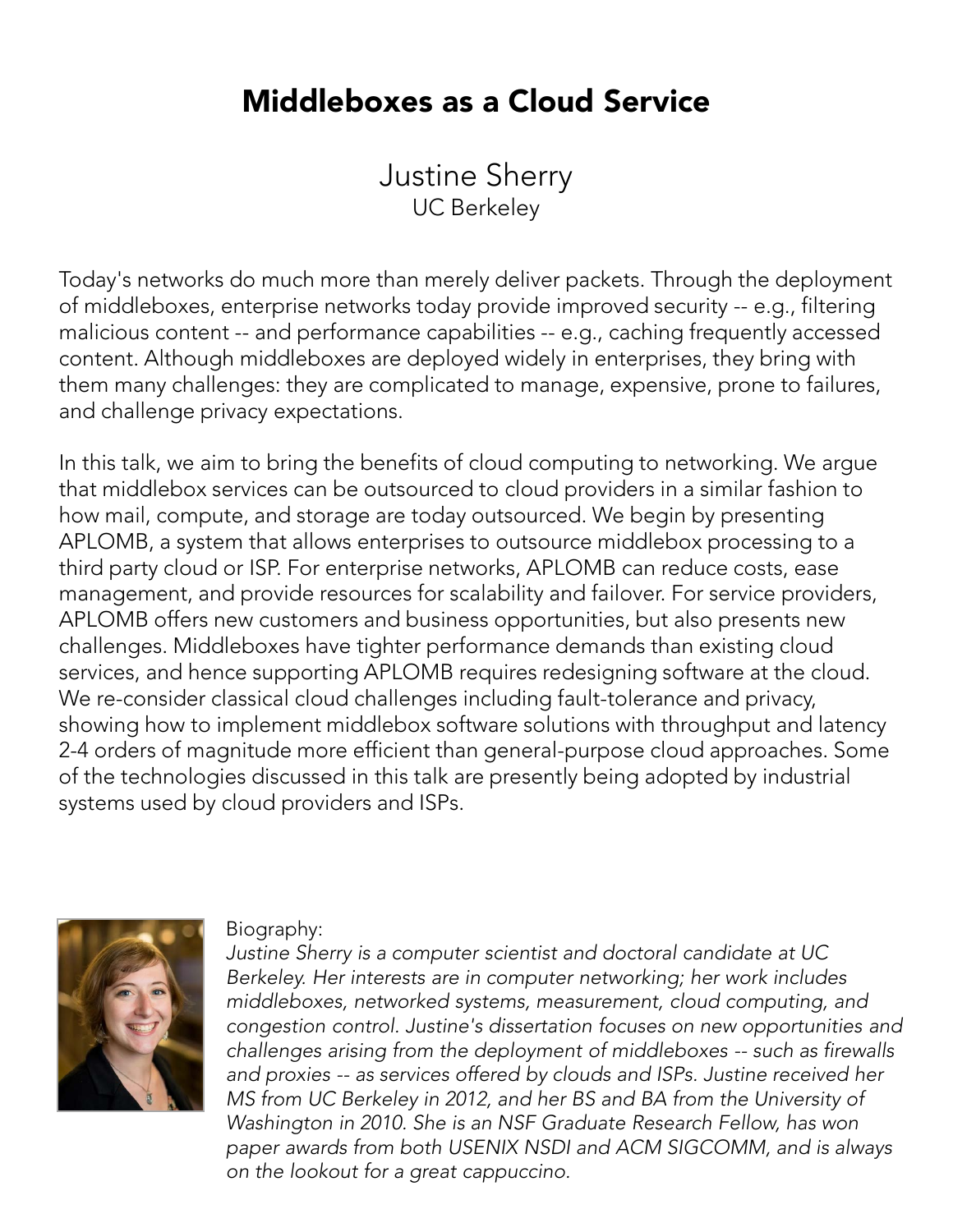#### Algorithms as Multilinear Tensor Equations

Edgar Solomonik ETH Zürich

Tensors provide a powerful abstraction for expressing algorithms on sparse or dense datasets in their natural dimensionality. Graph algorithms such as betweenness centrality, as well as recursive algorithms such as FFT and bitonic sort, can be succinctly written as tensor operations over a suitable algebraic structure. I will introduce communication and synchronization cost lower bounds for a general class of tensor algorithms, including sparse iterative methods and matrix factorizations. Then, I will present parallel algorithms that achieve minimal cost with respect to these bounds and obtain improved scalability on supercomputers. Additionally, I will describe new innovations in handling symmetry and sparsity in tensors. Some of the proposed algorithms are deployed in a massively-parallel tensor framework, whose development has been driven by applications in quantum chemistry. I will show the performance of the framework for algorithmic benchmarks as well as for coupled cluster methods, which model electronic correlation by solving tensor equations.



Biography:

*Edgar Solomonik is a postdoctoral fellow at ETH Zürich working in the field of parallel algorithms. His research introduced more communicationefficient algorithms for numerical linear algebra and his software for tensor computations has been widely adopted in the field of electronic structure calculations. He obtained his BS from the University of Illinois, Urbana-Champaign and his PhD from the University of California, Berkeley, both in Computer Science. He was the recipient of the DOE Computational Science Graduate Fellowship, the David J. Sakrison Memorial Prize, and the ACM-IEEE George Michael HPC Fellowship.*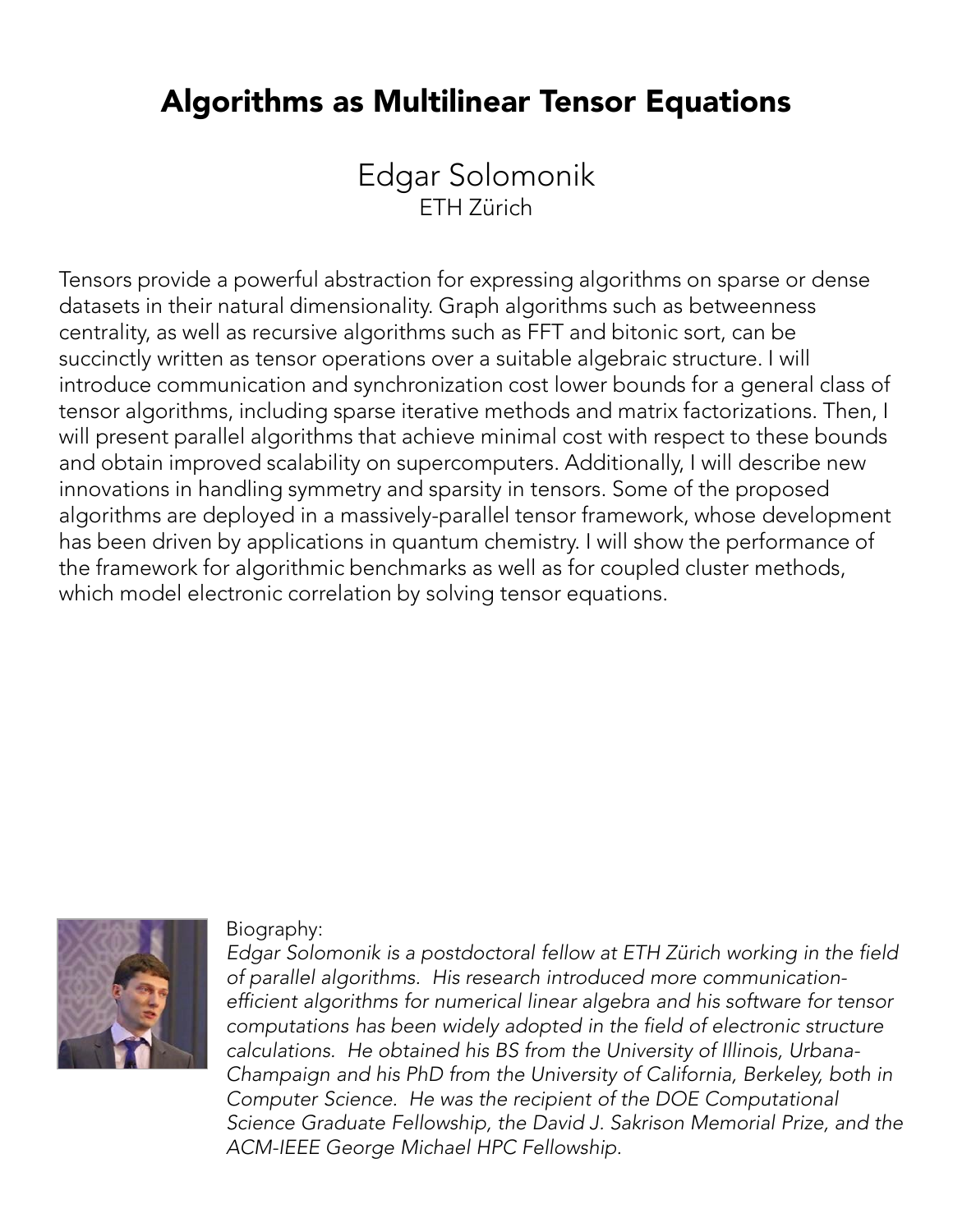#### Learning in Strategic Environments: Theory and Data

Vasilis Syrgkanis Microsoft Research

The strategic interaction of multiple parties with different objectives is at the heart of modern large scale computer systems and electronic markets. Participants face such complex decisions in these settings that the classic economic equilibrium is not a good predictor of their behavior. The analysis and design of these systems has to go beyond equilibrium assumptions. Evidence from online auction marketplaces suggests that participants rather use algorithmic learning. In the first part of the talk, I will describe a theoretical framework for the analysis and design of efficient market mechanisms, with robust guarantees that hold under learning behavior, incomplete information and in complex environments with many mechanisms running at the same time. In the second part of the talk, I will describe a method for analyzing datasets from such marketplaces and inferring private parameters of participants under the assumption that their observed behavior is the outcome of a learning algorithm. I will give an example application on datasets from Microsoft's sponsored search auction system.



Biography:

*Vasilis Syrgkanis is a postdoctoral researcher at Microsoft Research NYC,*  where he is a member of the algorithmic economics and machine learning *groups. He received his Ph.D. in Computer Science from Cornell University in 2014, under the supervision of Prof. Eva Tardos. His research addresses problems at the intersection of theoretical computer science, machine learning and economics. His work received best paper awards at the 2015 ACM Conference on Economics and Computation (EC'15) and at the 2015 Annual Conference on Neural Information Processing Systems (NIPS'15). He was the recipient of the Simons Fellowship for graduate students in theoretical computer science 2012-2014.*